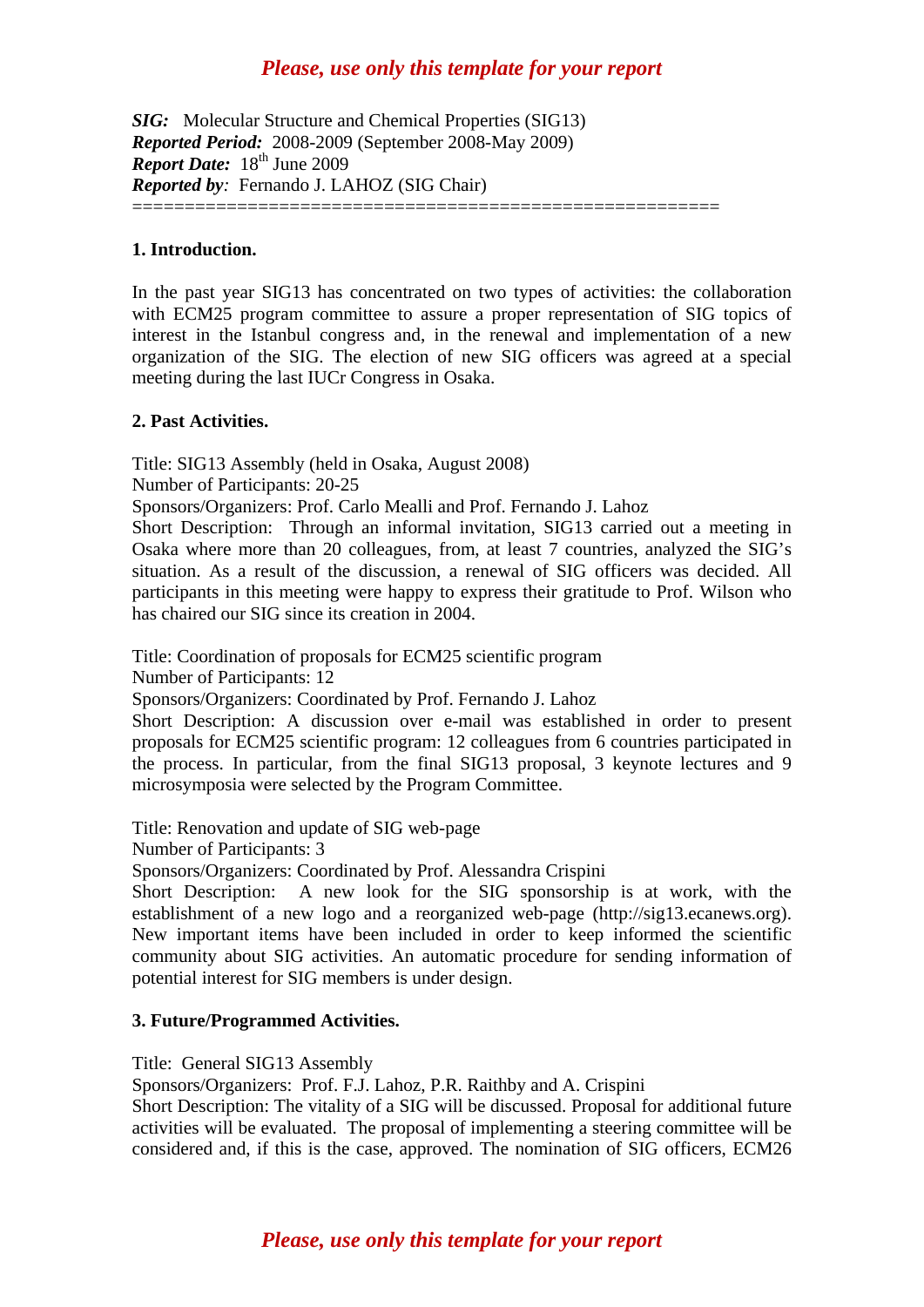## *Please, use only this template for your report*

SIG representative and starting steering committee members should be undertaken. A list of arguments to be discussed will be sent to SIG members before the meeting.

Title: Implementing the Steering committee.

Sponsors/Organizers: Coordinated by SIG13 Officers

Short Description: The steering committee will be formed by at least one representative of each country in ECA. This committee will have two main objectives: to identify local news and activities of interest for the SIG members and to diffuse initiatives from the SIG officers into their local communities.

Title: Final updating of SIG web-page (specially implementing the mailing list) Sponsors/Organizers: Coordinated by Prof. Alessandra Crispini (involving officers and steering committee members)

Short Description: Trying to publicise the existence of the SIG and to create a member list, together with an associated mailing list. A clear, automatic and simple mechanism to become member of SIG and, to deposit references of interest to our SIG, has to be put into action.

#### **4. Other matters.**

The SIG also lent its support to a number of national meetings and crystallography schools. We could mention the BCA Spring Meeting at the University of Loughborough, the Intensive School on Small Molecule Crystallography at the University of Durham, or the International Master on Crystallography run by the Spanish Menendez Pelayo University. At all these events SIG members participated fully in the scientific programmes.

#### **5. Five year 'overview', brief activity report (2005-2009)**

During the past five years the SIG has contributed significantly to the scientific programmes at all the ECM and IUCr congresses, successfully proposing topics for microsymposia and suggesting keynote speakers. SIG members have participated enthusiastically in all these meetings and promoted the importance of the relationship between the chemical structure and the properties of molecular materials. SIG members have also contributed to national meetings in the area of "small molecule" structural chemistry, again promoting the importance and relevance of SIG13 (a more detailed report was done by Prof. Chick Wilson last year).

**6. Estimated number of active members:** 20-30 (but clearly increasing through informal contacts)

#### **7. List SIG officers, name and e-mail, and specify their main function in the SIG:**

| Prof. Fernando J. Lahoz (responsible for the general coordination |
|-------------------------------------------------------------------|
| of the SIG, and specially for interacting with the steering       |
| committee)                                                        |
| lahoz@unizar.es                                                   |
| Address: Instituto de Ciencia de Materiales de Aragón (ICMA)      |
| Dpto. Química Inorgánica, Facultad de Ciencias                    |
| Universidad de Zaragoza-CSIC                                      |
| 50009 Zaragoza (SPAIN)                                            |
| (Tel: $+34976761147$ ; Fax: $+34976761187$ )                      |
|                                                                   |